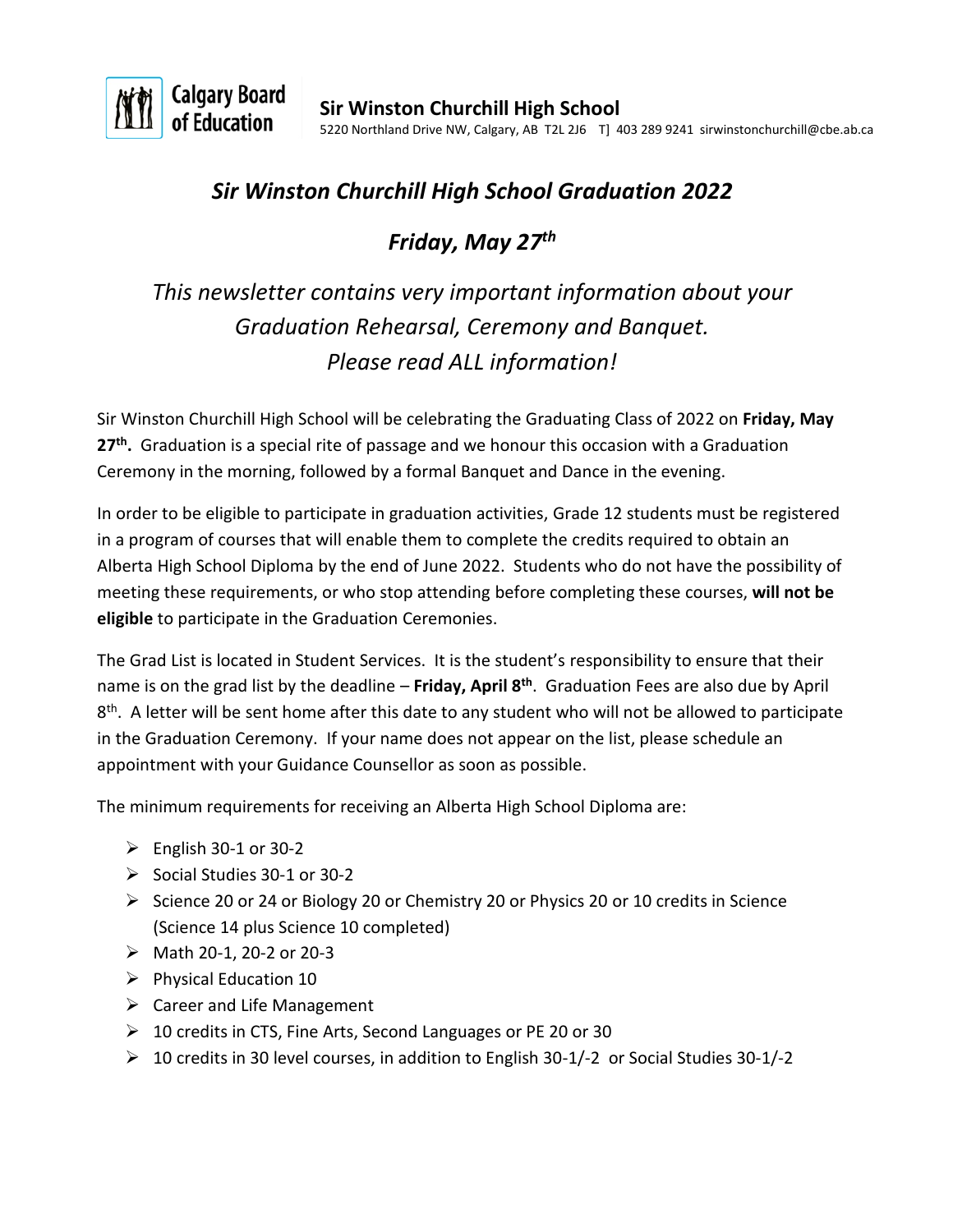*Students should not assume that they will be allowed to participate in the Grad Ceremonies simply because they are in Grade 12. If you have any questions, please contact your Guidance Counsellor.*

#### *Graduation Rehearsal:*

- There will be a mandatory Grad Rehearsal presentation for all graduating students on **Tuesday, May 24th during Period 1 (10:15 – 11:40 am).**
- $\triangleright$  Students will receive important information at this rehearsal about the Grad Ceremony and Banquet and are required to attend.

#### *Graduation Ceremony:*

- The Graduation Ceremony for Grad 2022 is on **Friday, May 27 th** at the University of Calgary – Jack Simpson Gymnasium.
- Students should arrive **no later** than 8:15 am to ensure that they are in the alphabetical line-up by 8:45 am.
- $\triangleright$  There is no charge or tickets required for guests to attend the Graduation Ceremonies. Graduates are welcome to invite as many guests as they wish.
- $\triangleright$  Please note that the Ceremonies are almost 3 hours long and may be difficult for small children to sit through. No graduate will be allowed to leave until the Ceremony has ended and all guests are expected to be respectful and wait until the Ceremony has finished before leaving.
- $\triangleright$  All students participating in the Graduation Ceremony will be wearing a grad gown.
- Grad gowns and caps will be distributed **Tuesday, May 24th after school** in the cafeteria. Students will need their Student ID card to pick up their gowns.
- $\triangleright$  The gowns will be collected immediately after the closing of the Graduation Ceremonies.

More information about the Grad Ceremonies will be provided to students during the Grad Rehearsal.

#### *Graduation Banquet and Dance:*

The formal banquet and dance will take place at the BMO Centre (Stampede Grounds) on the evening of May 27<sup>th</sup>. Tickets will be sold online for \$112.25 (+ \$2.75 administrative fee per ticket for online system). This is a non-profit event. Churchill students, as well as all guests, will be required to purchase a ticket if they choose to attend the banquet. Only Churchill graduates have access to the online system, through their Student ID number. **All guests must be approved by Administration.**

#### *Schedule:*

**Dinner Buffet: 6:30 pm Program/Grad Video: 7:30 pm (Approx.) Dance: 9:00 – 11:00 pm**

**Reception: 5:30 pm - Doors open**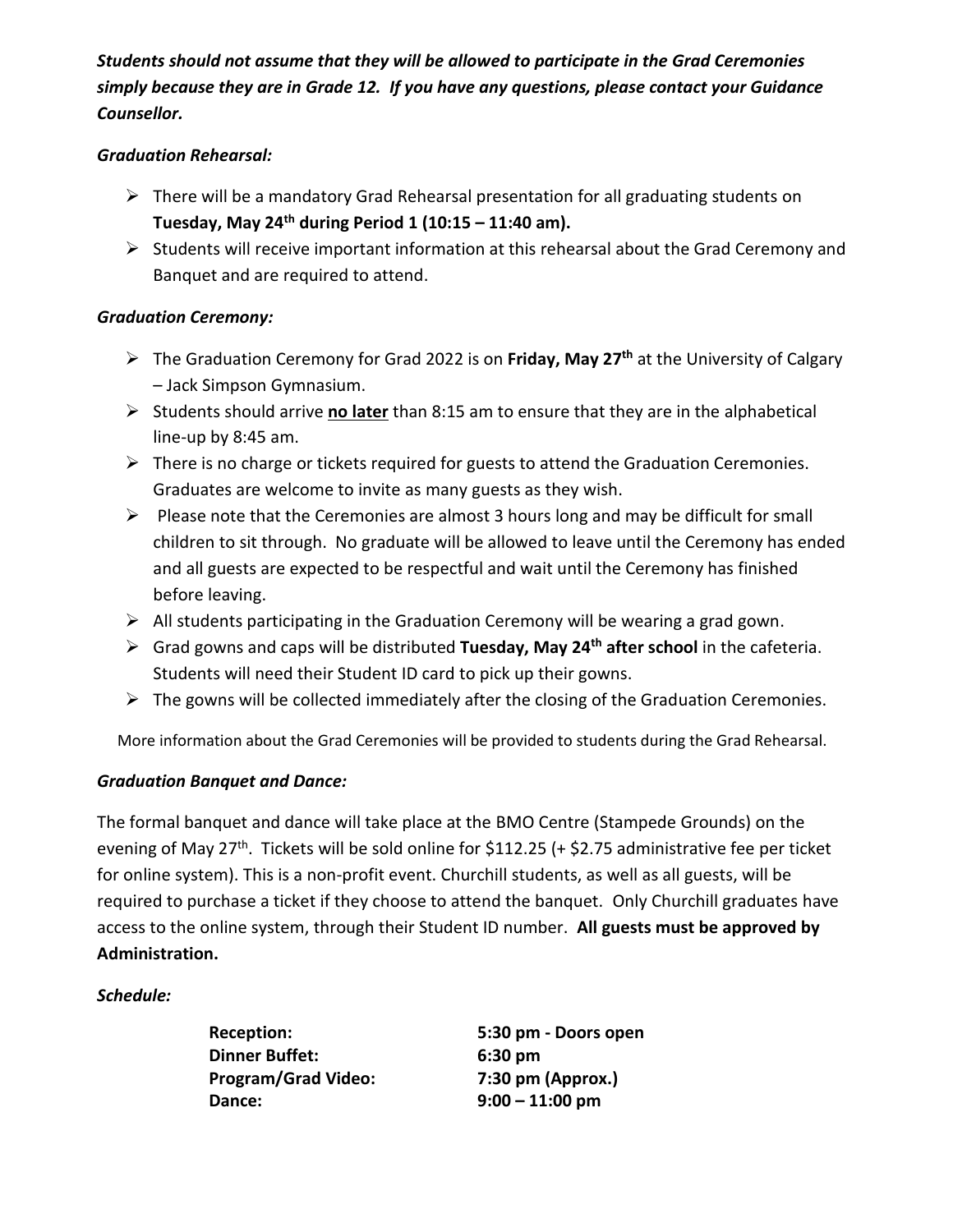**You must complete THREE steps in order to ensure a place at the Graduation Banquet and Dance:**

- **Check that you have no outstanding school fees, including Athletic Fees.**
- **Plan your tables (if you have preferred seating arrangements)**
- **Purchase your tickets online at** [https://swchs.inviteright.com/grad2022](https://swchs.inviteright.com/grad2020)

#### **STEP 1: Outstanding Fees**

 $\triangleright$  Only graduating students with NO OUTSTANDING FEES are eligible to purchase banquet tickets. If you attempt to purchase tickets online and are restricted from doing so, please visit the Business Office.

#### **STEP 2: Table Planning**

- $\triangleright$  Graduating students will be allowed to purchase a maximum of 8 tickets each.
- $\triangleright$  It is possible to buy 8 tickets in one online transaction, but at different tables. Please ensure that once you have been given access to the online system, you purchase ALL of your tickets in one transaction.
- If you require more than 8 tickets, please email Ms. Breadner ( $\frac{1}{\text{abreadner}\omega \text{cbe}.\text{ab.ca}}$ ) with your request. A request does not guarantee that you will get extra tickets, but every effort will be made to accommodate requests.
- During the first-round of ticket sales, only students with **FULL TABLES OF 8 who have handed in a completed table sheet** will be eligible to purchase their tickets online. Prior to tickets going on sale, please arrange the seating for you and your guests to create FULL tables of 8. There will be a limited amount of tables available for 10 people – if you have a full table of 10, you may also submit this request. Tables of 10 will be on a first-come, firstserved basis.
- Table sheets will be available for pick-up in the **main office** beginning **Monday, April 4th .**
- Table sheets **must be handed in to Ms. Breadner (Room 113) or Ms. Cave (Main Office)** in order to be eligible to purchase tickets during the presale round from **Tuesday, April 19th – Tuesday, April 26th .** When the online system goes live, only students who have submitted table sheets will be eligible to purchase banquet tickets. You are encouraged to create your tables of 8 as quickly as possible during this time so that you will be able to purchase tickets. The link for the presale is<https://swchs.inviteright.com/grad2022-presales>

#### **STEP 3: Purchasing Tickets:**

 **There will be a "presale" for students with full tables of 8 or in multiples of 8**. These table requests must be approved by Ms. Breadner or Ms. Cave (see above). Tables MUST be full by the end of the presale, or guests will be removed from the table and seated elsewhere.

#### **Go to the InviteRight link: <https://swchs.inviteright.com/grad2022>**

To purchase tickets, all students will need: